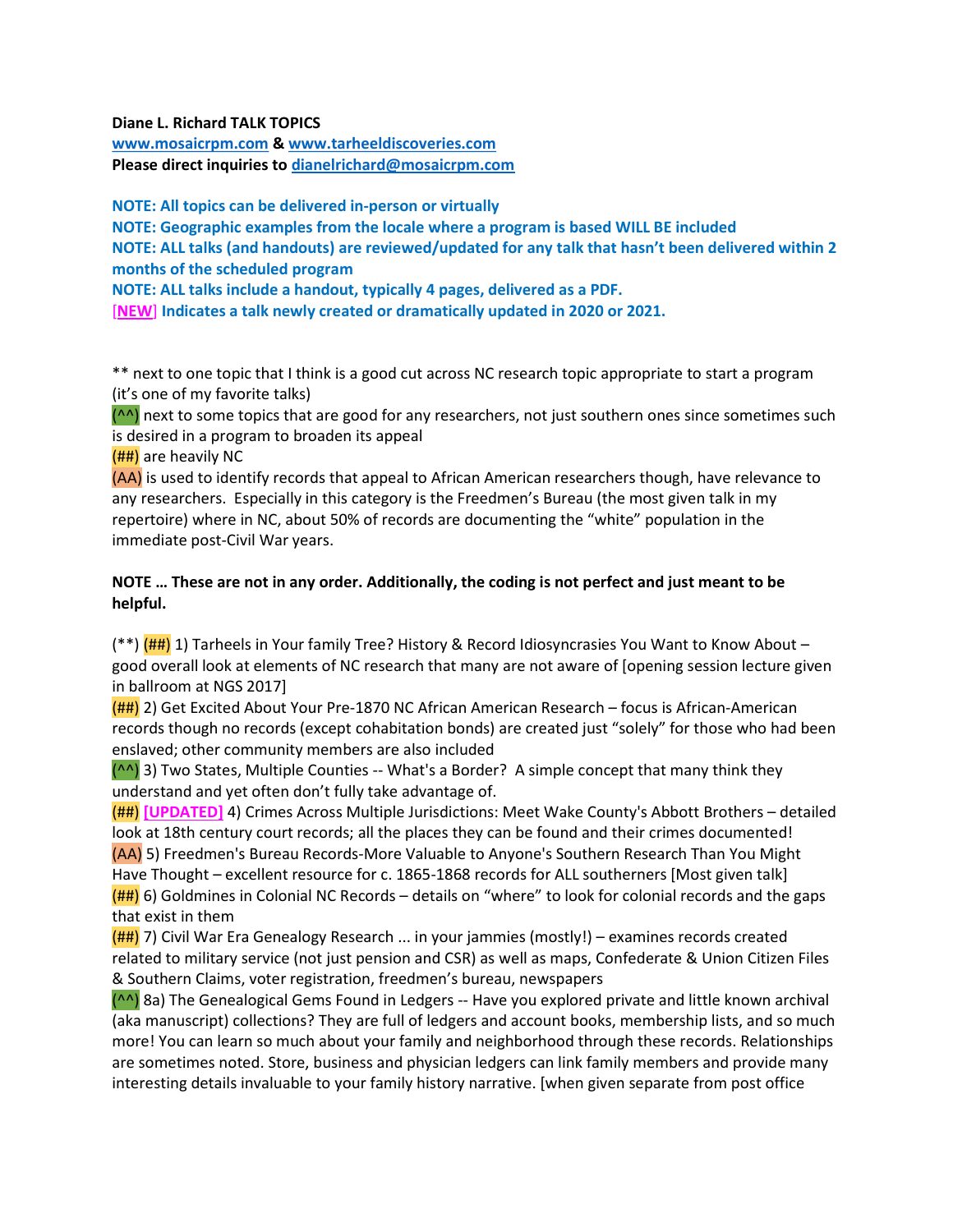records will mention such ledgers] [when given separate from women's records will mention inclusion of women as well as their diaries, correspondence, etc]

(^^) [NEW] 8b) Version of The Genealogical Gems Found in Ledgers though with a focus on identifying records where WOMEN are documented! Women/females are documented in more places than you might think! Can be done as a 1 hour or 2-hour program. Alternate titles = Discovering the Hidden Women in Your Family History & Women in Ledgers - Geography, Politics, Religion & More

^^) (AA) [NEW] 8c) Version titled -- Journey Through Ledgers – People of Color, Enslaved & Free Can Be Found!

(^^) 9) Sign of the Times: Timelines in Genealogy – an excellent tool to help organize and decipher lots of data and help solve genealogical conundrums! [One of my most popular programs] Can be done as a 1 hour lecture or a 2-hour workshop [mix of lecture and hands-on activities].

(##) 10) Online Resources Are Key to Successful Research into North Carolina Ancestry (or NC is No Longer a Rip Van Winkle State). NCGS Members can access, https://www.ncgenealogy.org/onlineresources-are-key-to-successful-research-into-north-carolinian-ancestry-webinar/. [revamped Feb 2020]

[no 11]

 $(\text{HH})$  12) Born in NC: Making the Connection Back to NC – this is actually a survey course that looks at 25 different resources that help when you don't know "where" an ancestor found elsewhere is indicated with "born in NC" in records. Preview via NCGS website, https://www.ncgenealogy.org/news/born-ncpreview/ -- Attached to this can be a "Born in NC Found Living in GA" or "Born in NC Found Living in AL" case study.

 $(^{A}$  $)$  (AA) 13) Slaves + Insurance = Rich Records – Slaves were insured and these are the records documenting that from registries to ledgers to lawsuits and more.

(##) 14) Maps! Oh the Places They Can take Us Without Leaving Home! (online map resources & how they can help solve genealogical problems)

(^^) 15) Post Office Records: Geography, Politics, Religion & More -- Post offices aren't just about mail! Post offices used to define communities and people used their location, in records, to define where they lived. Post offices also handled newspaper subscriptions and related materials. How would you like to see great great grandpa's subscription list? Talk about insight into a person -- often indicating religious and/or political leanings.

(##) 16) A "Hand-out" for your Poor Ancestors: local parishes and counties did step up -- covers colonial period through WWII – a bit more of a focus on the laws in place and what "poor relief" was theoretically available though not necessarily implemented state-wide; some records don't survive or have restricted access [Given at NGS 2017]

 $(H#)$  17) Pre-1913 Vital Records [focus is on NC options though most records discussed are also created in other jurisdictions]. Preview via NCGS website, https://www.ncgenealogy.org/news/pre-1913-vitalrecords-preview/.

(^^) (AA) 18) Digital Library on American Slavery & More -- This talk discusses a few resources that you won't regret looking into as you research your African-American ancestry. Some collections and techniques which will be focused on include … • Digital Library on American Slavery [slave petitions, runaway slave advertisements, bills of sale, transatlantic slave trade database] & related projects • Slave Narratives [not all are part of the Born in Slavery: Slave Narratives from the Federal Writers' Project, 1936 to 1938 [Library of Congress] • Using Archivegrid to search for private manuscript collections containing records about those enslaved.  $[2^{nd}$  most popular AA topic]

19) Research Finns – Finnish not required; Internet is!

(##) 20) NC Secretary of State Papers [webinar done for NCGS]

[no 21]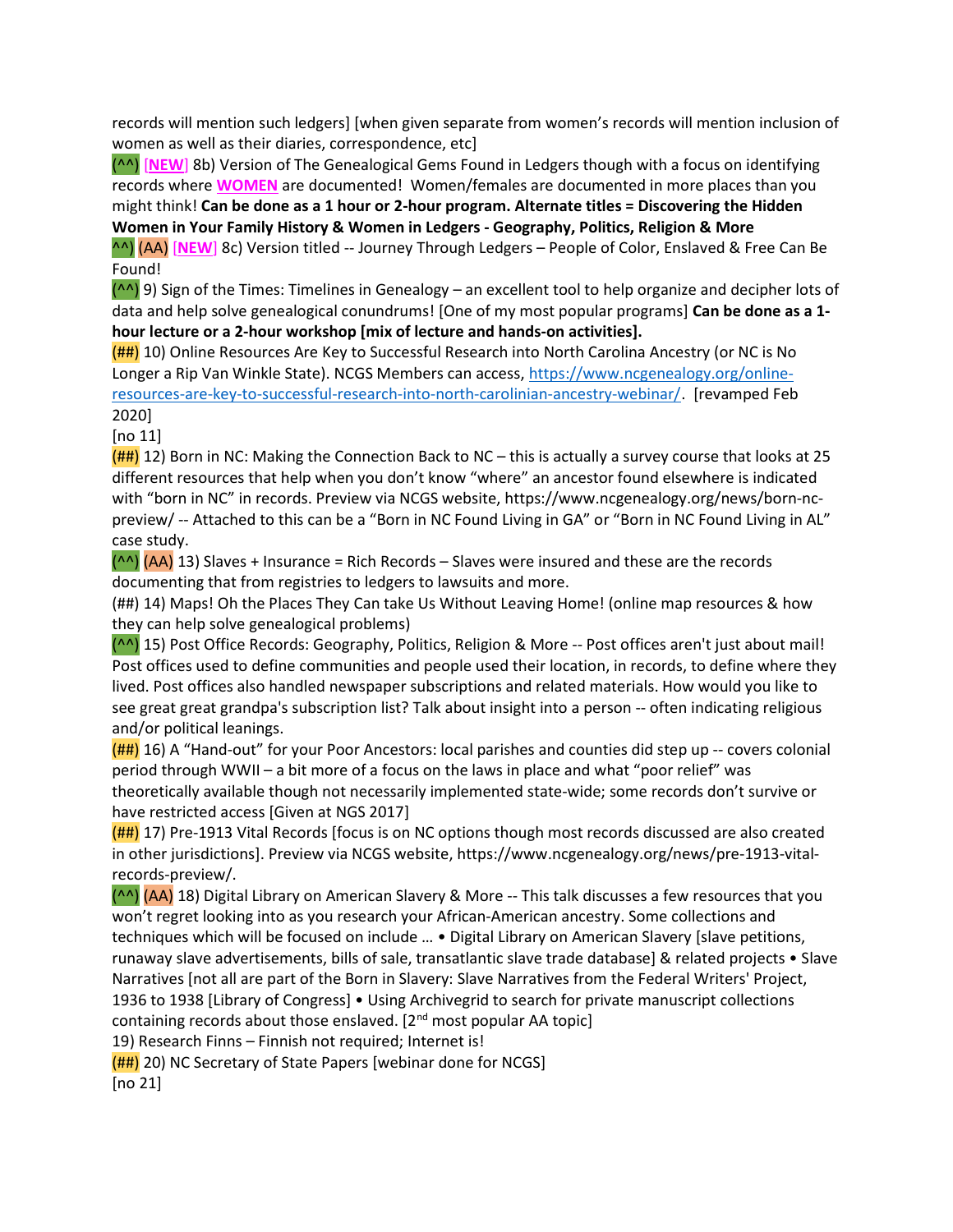(^^) [NEW] 22) Stock Marks Aren't Just Animal Brands: Use Them To Identify People Also! -- It's easy to associate branding with large cattle, sheep, goat, and other ranches often found west of the Mississippi River. You do so at your own risk! The need for animal identification has been needed though ever since people have lived near one another and have raised such. Colonial states passed laws regarding the marking of animals as a form of identification. These records can help place individuals, sometimes quite early, in a community. [taped for NGS virtual conference May 2020]

(AA) [NEW] [Updated version of #33] 23) The Story of Rachel – One assumes that a slave manumitted is immediately freed; think again. This is the story of Rachel and her children, the laws of North Carolina and the almost 20 years it too for them to actually be freed.

(^^) [NEW] 23) Crowdsourcing – Many Hands Get Digitized Records Indexed! The last few years has seen a plethora of "crowdsourced" projects focused on indexing records benefit genealogists. A survey of active and closed such projects as well as other ways that crowdsourcing is benefiting genealogists.

(^^) 24) Financing Wars -- 18th & 19th Century Federal Tax Records DO Exist! -- The United States federal government began levying revenue taxes back in 1791 with a tax on distilled spirits. Soon after, other items such as carriages, refined sugar and snuff were also taxed. The records that came from these taxes are an overlooked resource for genealogists. Though not all the tax records themselves may survive, newspapers end up providing some insight into some of those earliest Federal Taxes.

[RETIRED] 25) The Man Who Didn't Want to be Found – Pursuing a Scofflaw & Bigamous Midwesterner! Sometimes a person intentionally wanted to "disappear." One such person was Midwestern scofflaw and bigamist Robert Lee Chamberlain. After living in Chicago, stealing church funds and abandoning his family, he rattled around the Midwest, subsequently lived in the Pacific Northwest, married a few times (without the benefit of divorce), and eventually died in NM. His desire for a pension related to his WWI era National Guard service eventually unraveled his life. This is his 20th century odyssey — he was not some long ago scofflaw, but a relatively modern one!

[RETIRED] 26) One Genealogists Experience as a "WDYTYA?" Researcher and On-Air Expert – a more casual talk about researching for WDYTYA? and taping the Bryan Cranston episode

[RETIRED] 27) Hiring a Professional Genealogist – Some of the tips and tricks and resources to use to ensure that when you hire a professional genealogist, the experience is a win-win

28) Tips for Applying to a Lineage Society – Lineage society applications are often more exacting than people would like for them to be. Let's talk about proving your lineage, useful tools for tracking who/what/where/when, the common requirements across most applications, proof arguments, do NOTS, select society requirements, and more.

 $(H#)$  29) Seafaring/Mariner Ancestors -- Seafaring folk, especially southern ones, are challenging to document. Shipping records do survive for many 18th & 19th century ports. We'll follow the money to identify mariner ancestors. Explore NARA, newspapers, commercial ledger, port records and more. (^^) 30) Internet Archive, JSTOR, HathiTrust etc – A Few Favorite Online Resources! Also mentioned are Wayback Machine, OCLC/Worldcat, Archivegrid, Linkpendium, and more

 $($ <sup>^</sup>) 31) The Power of People – Voices via Petitions -- Sometimes we have to "fight" for what we want and that leads to certain types of petition. Sometimes we seek government authorization for certain activities and that requires a different type of petition. Petitions are a means by which one person or many or a whole community can seek to change the status quo. Much of early legislation in our country is a result of petitions. The Crown was also petitioned by individuals seeking redress to issues, challenges (too far to the nearest courthouse), taxation (the crushing level of), and more. [to be given at FxGS in April 2020]

(##) 32) Using Church Records for Genealogy Research -- Discovering where denominational records are held, what might be available, and how to access them can challenge us. Increasingly though, helpful finding materials are being published or placed online to assist in non-secular research. Fortunately, we also find online archives (digitized records) of religious records we can access from home. This increased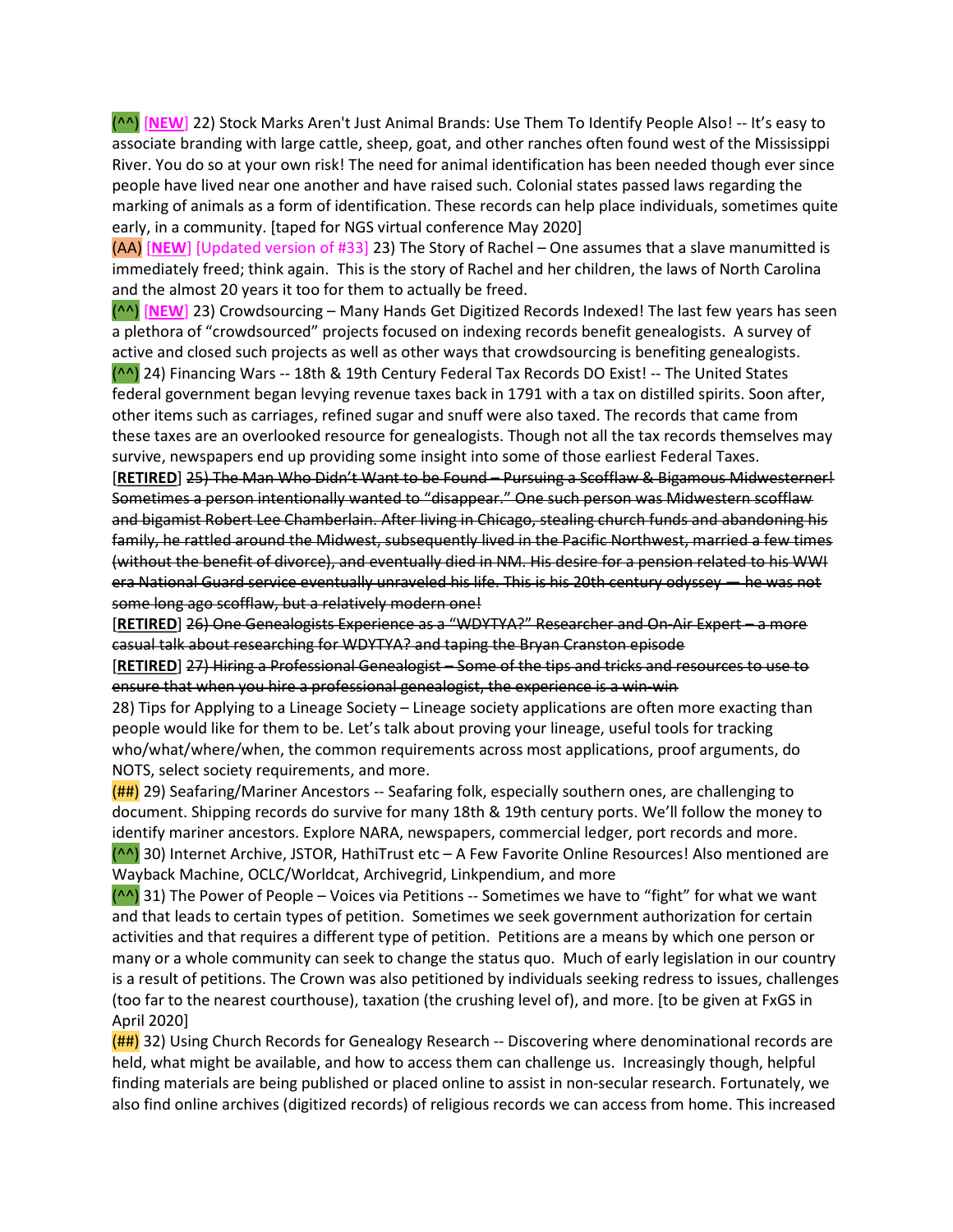access to these incredibly valuable and insightful records enriches our family history research. Let's explore how to research the spiritual affiliations and faith-based lives of our ancestors. General resources and strategies will be discussed as well as some specifics regarding Methodist, Quaker, Baptist, Moravian, Presbyterian, and the records of other denominations. [gave at WCGS in fall 2019]  $(H#)$  (AA) [see #23] 33) Manumission, Quakers, Abolition Efforts, and more -- Many enslaved sought to be manumitted while many abolitionists and Quakers sought to "abolish" slavery. There was success in eliminating the trans-Atlantic slave trade though most slaves. in what is the United States were NOT freed until the Civil War. Though, some slaves were manumitted and there are records to be found both about how they gained their freedom and those involved in trying to ensure their freedom. Let's explore these invaluable records. Includes the case study – The Story of Rachel. [to be given at FxGS in April 2020]

(AA) 34) Mapping Resources Help Us Visualize African American History -- Visual tools can be so helpful as we do genealogical research. One form of visual tool that we are seeing more of are map-based tools. Increasingly, the focus of these mapping initiatives are documenting those who had been enslaved and other aspects of researching African American ancestry. [to be given at FxGS in April 2020]

(^^) (AA) 35) Escaped Slave Advertisements, Finding Lost Relatives – 19th Century Newspaper Research - - A very high-level look at select newspaper research sources and strategies for learning more about 19th century previously enslaved ancestors. We can only skim the surface of the rich rewards newspapers can yield as we research into them. We'll focus on (1) advertisements for runaway slaves, (2) advertisements, notices and queries seeking information on seemingly lost relatives and (3) a few resources to help identify where/when 19th century African American newspapers were published and how you might access them. [to be given at FxGS in April 2020]

 $($ ^^)  $(A)$  36) 1867 Voter Registration and Beyond -- An 1867 law allowed that males 21+ years, regardless of skin color, were eligible to vote. Any surviving 1867 voter registrations are invaluable to genealogists. Across the country, the Reconstruction Acts of 1867, implemented regulations regarding voter registration. Lists of Qualified Voters were created. These are the first lists to include the formerly enslaved, whites (who took oaths), and those who were previously designated as free persons of color. [Webinar for SCGS Jamboree Mar 2020]

(^^) 37) 50 Overlooked Genealogical Resources in 50 Minutes! – Since 2006 I have been authoring a Net Notes column for Internet Genealogy; I have authored pieces for this publication since its founding in 2006. "Internet Genealogy looks at websites and related news that are sure to be of interest." This column provides a quick snapshot of neat free genealogically-relevant databases that have caught my eye. We are not talking database additions to Ancestry or FamilySearch et al. Many of these are homegrown narrowly focused databases that just might provide you with an invaluable piece of information. I've easily written over 400 net notes. Let's take a look at a "whole bunch" of hidden gems you have available at your fingertips that you might not be aware of. [given at FxGS in April 2020 & will be taped for now NGS Virtual Conference May 2020]

(^^) 38) Mostly Involuntary Servitude -- Sometimes, in order, to emigrate to what is now the United States or Canada (and elsewhere around the world) able-bodied individuals would become indentured servants. Though many of these arrangements were by choice (often not really), some were definitely not. Let's explore the databases that help us identify whether our ancestors were indentured or not. Some US, UK and Canadian resources will be explored. [Given virtually FxGS in April 2020]  $(H#)$  39) Beginning Genealogy [geared to a NC audience]

(##) 40) On the Road Again: Are Your Ancestors Hiding in Road Records? -- Road records provide incredible insight into the creation of our road infrastructure. Crews were often assigned based on where they lived in relation to the roads in the community and included not only the foreman or overseer but also individuals who worked on or maintained the roads. There are few records that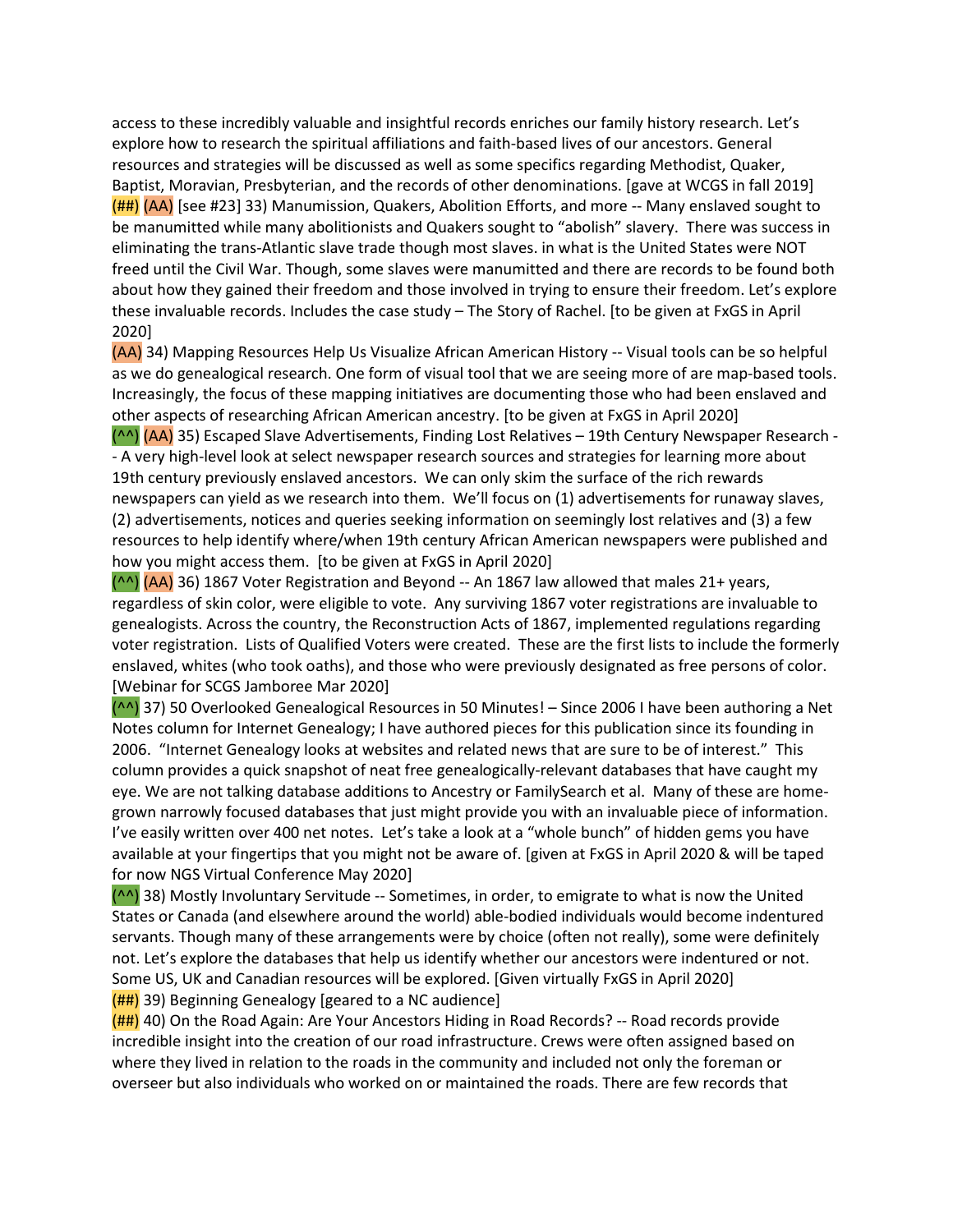document a neighborhood like road records do. [mostly NC with some VA thrown in] [NCGS Webinar 2020]

(^^) [NEW] [extension of #8b] [Updated 02/2021] 41) In Her Own Words: Women's Voices via Diaries and Correspondence – women can be hard to document and yet exploring surviving diaries and letters gives us insight into women's lives. Women have "voices" in many ways, not all necessarily even via writing and through participation and involvement. Let's explore at least 20 different types of women's voices; often, though not always, in her own words.

(##) 42) Genealogical Research on 18th and 19th Century Epidemics and Health. Were any of your ancestors doctors or nurses? Did any family members stay in a hospital or other medical institutions? What and when were some of the major heath crises in the past? Discusses resources available that document epidemics, medical care providers, the education of healthcare professionals, and healthcare options for formerly enslaved and descendants.

[NEW Dec 2020] (##) 43) Migrations 1: Many Arrive -- Early Migration In, Across and Out of North Carolina -- Many individuals and families migrated into North Carolina, especially in the colonial and pre-Civil War time period. Depending on who was immigrating and when, different locales in NC were hot spots for emigrants from abroad either directly or via Virginia, South Carolina, Pennsylvania and beyond. As the state developed, resources were depleted, productive land was becoming more scarce, settlers considered it to be getting too crowded, and we see a pattern of western migration. This migration often did not stop at the state borders. Many families spent a few years, a generation or a few generations in North Carolina, often hopscotching across the state, east to west, before migrating to adjoining states and beyond. Let's explore these years of migrating North Carolinians – the history of the times and the documentary trail left behind.

[NEW Jan 2021] (##) (AA) 44) Migrations 2: North Carolinians on the Move -- Reconstruction and early 20<sup>th</sup> Century Migration -- Throughout history many of those who stepped foot in North Carolina have migrated into, across and out of the state. Reconstruction and the early 20<sup>th</sup> century accelerated certain types of out migration from the state. The economic devastation created by the Civil War and the needs of those formerly enslaved to reconnect with far flung family members resulted in many leaving North Carolina. Increasing discrimination against African Americans, World War I ,and the depression found many more North Carolina families fragmented as some members moved to the Norfolk-Portsmouth area, or New York City, or locations with robust factory-based economies – either as part of the "Great Migration" or those just seeking opportunities unavailable in North Carolina. We'll explore the factors leading to out migration from NC, efforts to replenish the workforce, and how we might link "back to NC" from where its former citizens ended up.

(^^) [UPDATED] 45) Death Records by a Different Name – Let's discuss over 20 different places where we might find documentation of a death. We are not talking obituaries, cemetery records, probate records, death certificates and the records that most of us regularly pursue. We are talking of some of the many other records which might be created and document the death of your ancestors.

(^^) [UPDATED] 46) Accurate Transcriptions – this program was most recently done for the State Archives of North Carolina as they introduced Colonial Court Records to Transcribe NC (crowdsource transcribing platform). The recorded program can be accessed here,

https://www.youtube.com/watch?v=YsKz-JD9GAo&t=1769s. Done as a 2-hour hands-on workshop; 1st half lecture and  $2<sup>nd</sup>$  half pop quiz and hands-on exercises. Can be done as 1-hour lecture or 2-hour workshop.

(AA) [NEW] 47) Free Persons of Color – Some Were Required to Register. Not all African Americans living in the United States before the Civil War were enslaved; many non-white skinned individuals identified as Free Persons of Color (FPOC). Most had been born "free," though some were formerly enslaved, American Indians, and Americans of mixed race. The status of FPOC within a community, especially a southern one, was often tenuous. Throughout time, what "rights" they did have were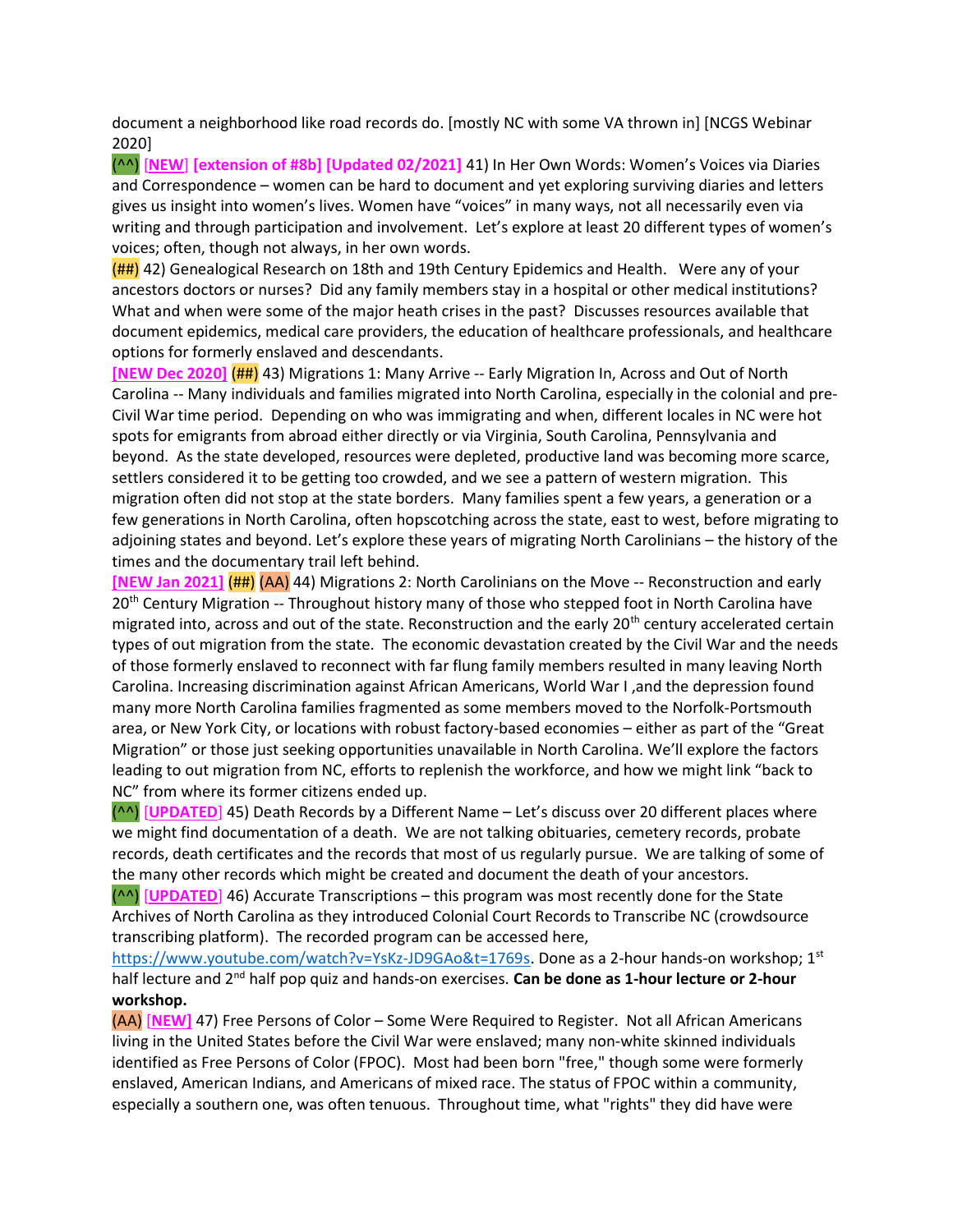eroded. Sometimes, there was a requirement to "register" with the local government. This law resulted in the creation of registers or similar, some of which survive and are invaluable to researching. As with all record sets, not all do survive.

[NEW] 48) What is New is Also Old – Tolls – Have You Explored For Your Ancestors? How many of you have cars with E-Zpass or similar toll transponders? This is the modern way of collecting tolls from those traveling by car. The concept of tolls has been around forever, or so it seems. 18th-century records clearly document requests for and approval of tolls for roads, bridges, ferries, and canals. If you were willing to "pay" you could take the shorter/quicker/easier route from Point A to Point B; if not, then your journey was typically longer and harder. From the perspective of state and local government, if infrastructure was needed, what better way than to let private citizens create roads, bridges, ferries, and canals and then allow them to charge tolls to recoup their costs and hopefully result in a profit. Did your ancestor pay tolls? Let's explore surviving records that just might answer that question.

(AA) [NEW] 49) "Colored News" – Don't Miss Out on This Hidden Though Invaluable Goldmine. The reality is that effectively until the Civil Rights Act of 1964, "white" newspapers printed little news of the African American, Colored, Negro, Black, etc., community. Crimes by "negros" and other sensational news are the type of article typically found. That said, some "white" newspapers did publish "colored news" or similar columns in their newspapers. This talk explores this aspect of African American newspaper research.

(AA) [NEW] 50) African American research with a focus on Funeral Programs [taped for Rootstech 2021 as a 20 min program] & Photograph Collections strong in African American imagery [taped for Rootstech 2021 as a 20 min program]. These two programs are combined, additional details have been included, and the pace is a bit more relaxed <grin! > to make this a full program.

(^^) [NEW] 51) Unlocking the Life of an English Rose – Don't Overlook Researching Your Immediate Family: Think you know your mom? Researching my mom's life, after she died relatively young and before grandchildren, and bereft of memorabilia, yielded some fun surprises about her youth. Don't wait! Our research skills aren't just for researching the long-ago deceased, they can be used for 20<sup>th</sup> century research into a loved one.

(AA) [NEW] 52) Freedman's Bank Records – records that complement those of the Freedmen's Bureau [see talk #5]. Created at the same time though existed a few years longer, until 1874. Let's talk about why it existed, the records that survive and what juicy gems they include, and key for genealogists, where to find them!

[NEW] 53) Extra! Extra! Read All About It -- Worldwide Tour of Newspaper Platforms & Resources There has been an explosion in newspaper platforms. Covid helped accelerate digitization projects of newspapers. We'll cover oldies but goodies like Google Newspapers to locale specific projects like DigitalNC to national projects – British, Finnish, etc. -- to multi-country projects (e.g., Europeana) to Veridian Software client projects (International) to keeping up on new projects via Ancestor Hunt and so much more! The focus is online access and FREE!

[NEW] 54) DLAS, Voyages 2.0, Enslaved & Beyond – Let's Explore Historical Slave Trade Resources An exploration of online free international projects focused on researching and reconstructing the lives of individuals who were enslaved, owned slaves, or participated in the historical trade.

[NEW] 55) Scholarly and Academic Resources are a Genealogists Best Friend

Don't ignore academic resources in your research. Some great contextual information and abstracted/transcribed data can be found with breadcrumbs (aka bibliography) to further guide your research. Jstor, Libguides, OATD, and more will be explored; many research gems to be found! [NEW] 56) Two British Resources That Help You Research from the Americas to the Caribbean, Europe, UK, India and Beyond

The Endangered Archives Programme (British Library) (EAP) & British Online Archives (BOA) are both incredible, surprising and little-known resources. And, their focus is NOT solely on British records though